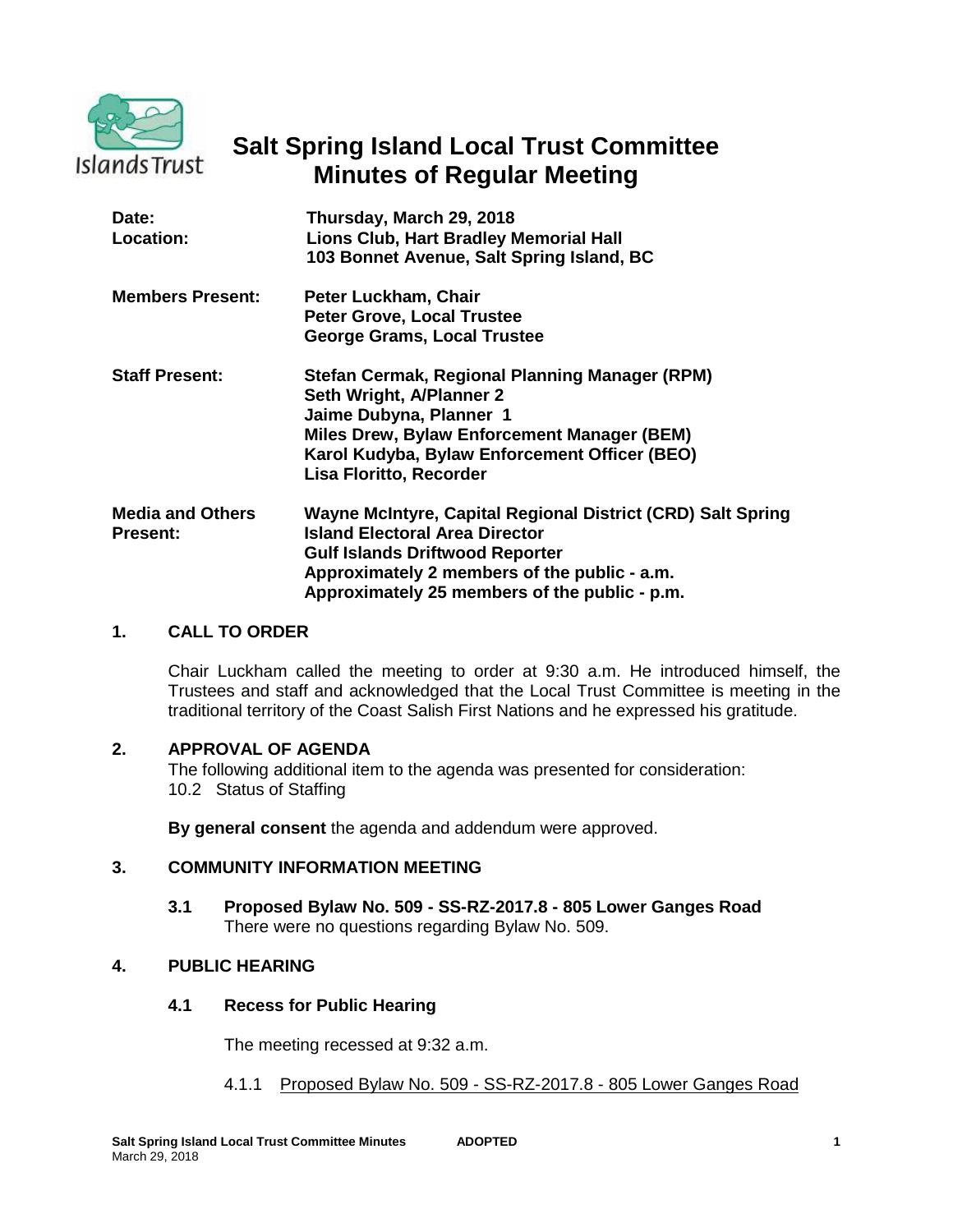# **4.2 Recall to Order**

The meeting reconvened at 9:40 a.m.

# **5. PREVIOUS MEETINGS**

# **5.1 Draft Minutes of the Salt Spring Island Local Trust Committee**

# 5.1.1 Draft Minutes of the March 1, 2018 SSI LTC Regular Meeting

**By general consent**, the Salt Spring Island Local Trust Committee Minutes of March 1, 2018 were adopted.

The Salt Spring Island Local Trust Committee express their thanks to Sarah Shugar for her continued excellent work.

# **5.2 Resolutions Without Meeting Report - None**

# **5.3 Draft Minutes of the Advisory Planning Commissions - None**

### **6. BUSINESS ARISING FROM MINUTES**

### **6.1 Follow-Up Action List**

The report was received.

### **7. REPORTS**

**7.1 Policy and Standing Resolutions List**

The report was received.

# **7.2 Work Program Top Priorities Report**

The report was received.

# **7.3 Projects List**

The report was received.

# **7.4 Applications with Status Report**

The report was received.

# **7.5 Expense Report**

The report was received.

### **7.6 Trust Fund Board Report – None**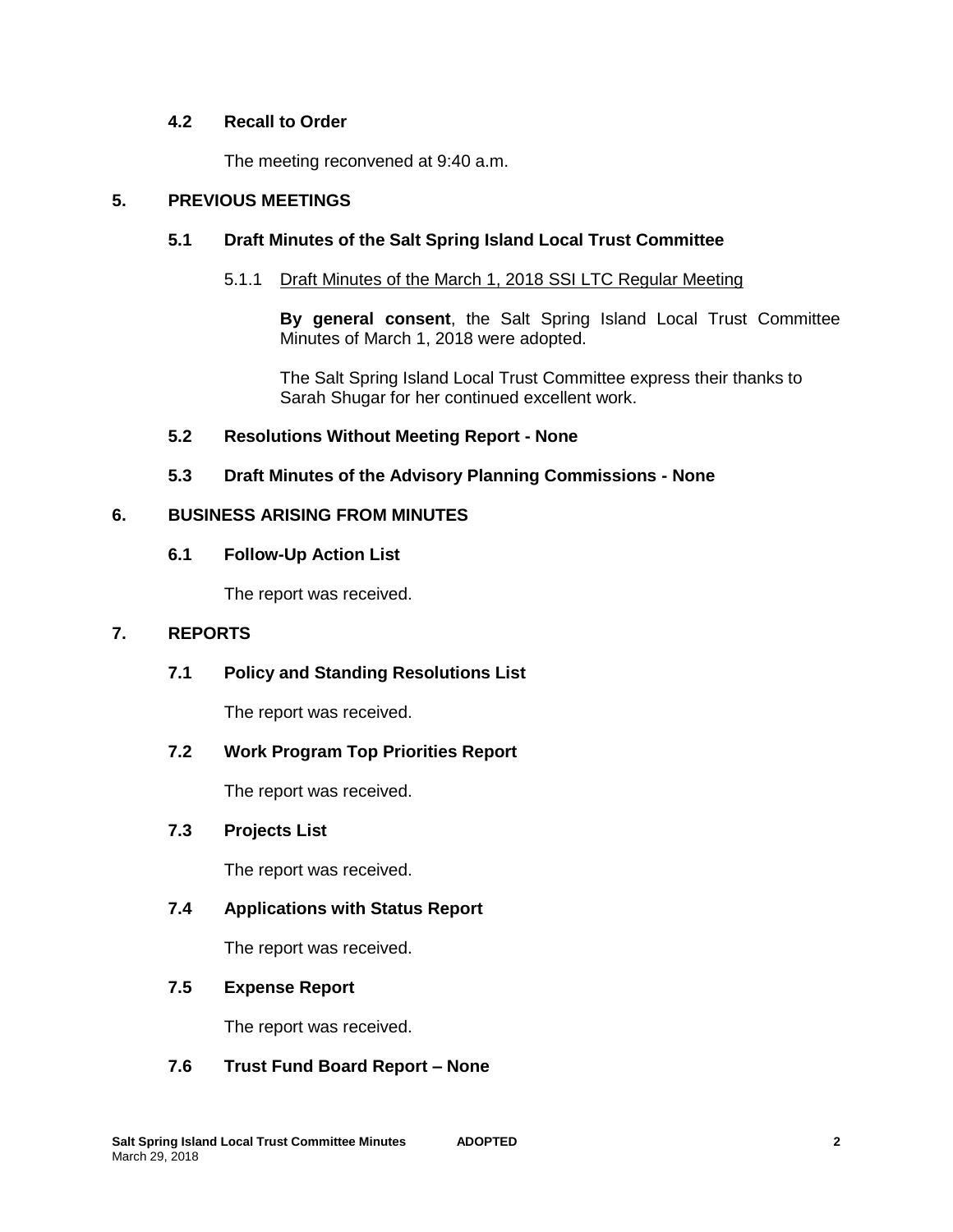### **8. LOCAL TRUST COMMITTEE PROJECTS**

### **8.1 6500-20 - Proposed Bylaws 487 and 496 - Rural Watershed Uses**

RPM Cermak presented a staff report dated March 15, 2018 regarding Proposed Bylaws 487 and 496 - Rural Watershed Uses

### **SS-2018-61**

### **It was MOVED and SECONDED,**

That Bylaw No. 496, cited as "Salt Spring Island Official Community Plan Bylaw No. 434, 2008, Amendment No. 3, 2016," be amended by deleting the words "the natural environment and/or" in clause 1.3.

#### **CARRIED**

### **SS-2018-62**

### **It was MOVED and SECONDED,**

That Salt Spring Island Local Trust Committee Bylaw No. 496, cited as "Salt Spring Island Official Community Plan Bylaw No. 434, 2008, Amendment No. 3, 2016," be read a third time as amended.

#### **CARRIED**

### **SS-2018-63**

### **It was MOVED and SECONDED,**

That Bylaw No. 487, cited as "Salt Spring Island Land Use Bylaw, 1999, Amendment No. 5, 2015," be amended by adding a new Clause 2.4 that will add the words, "excluding incidental production from pets or livestock ranging on pasture" following the words "Pet or domestic animal wastes" in the list of products in Subsection 4.5.3.

#### **CARRIED**

#### **SS-2018-64**

#### **It was MOVED and SECONDED,**

That Salt Spring Island Local Trust Committee Bylaw No. 487, cited as "Salt Spring Island Land Use Bylaw, 1999, Amendment No. 5, 2015," be read a third time as amended.

#### **CARRIED**

### **SS-2018-65**

#### **It was MOVED and SECONDED,**

That reference to the *Water Sustainability Act* and *Ground Water Protection Regulation* be added to the second information note proposed in Bylaw No.487.

**CARRIED**

#### **SS-2018-66**

### **It was MOVED and SECONDED,**

That Bylaw No. 496, cited as "Salt Spring Island Official Community Plan Bylaw No. 434, 2008, Amendment No. 3, 2016" and Bylaw No. 487, cited as "Salt Spring Island Land Use Bylaw, 1999, Amendment No. 5, 2015" be forwarded to the Secretary of the Islands Trust for approval by Executive Committee.

#### **CARRIED**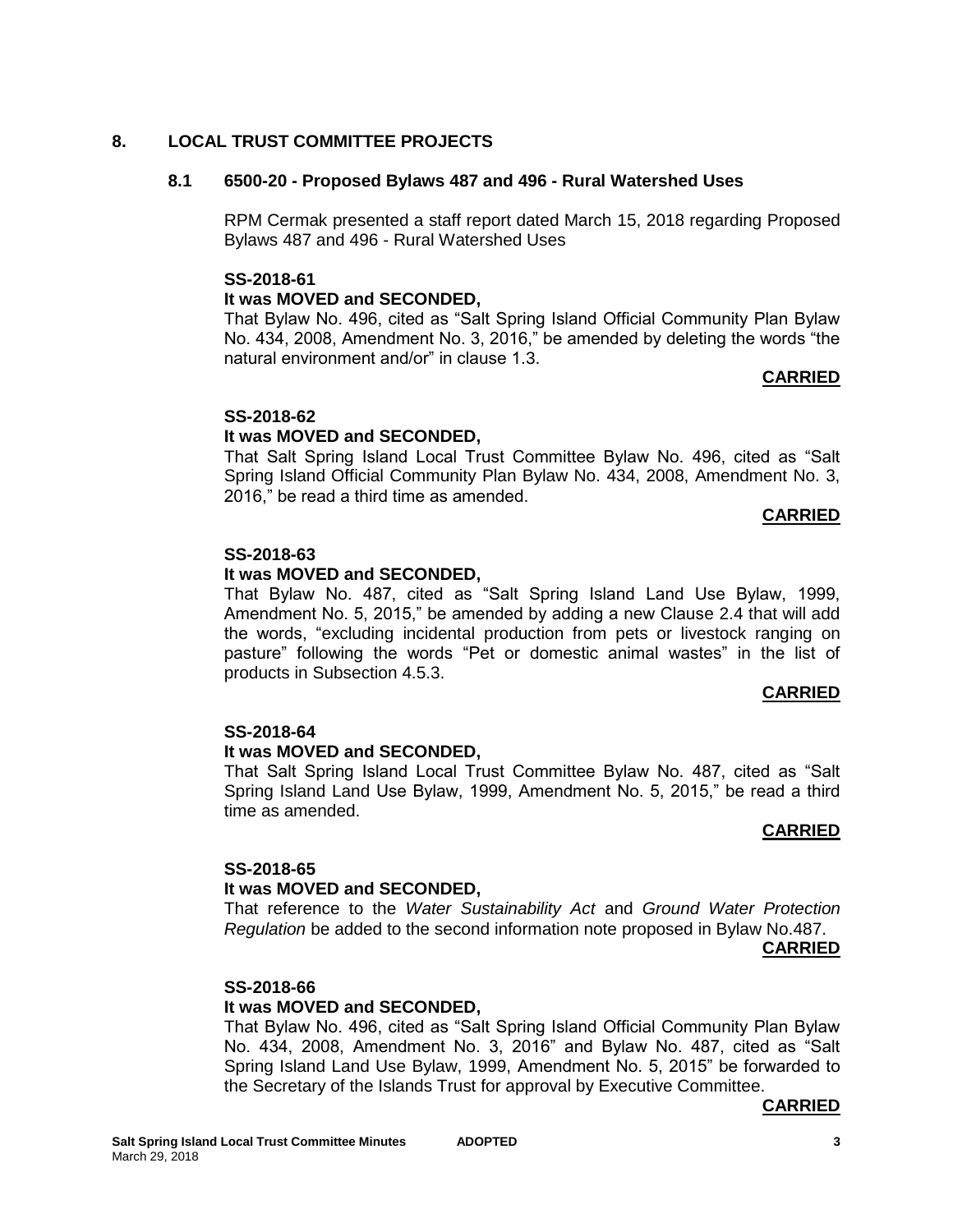### **SS-2018-67**

### **It was MOVED and SECONDED,**

That Bylaw No. 496, cited as "Salt Spring Island Official Community Plan Bylaw No. 434, 2008, Amendment No. 3, 2016," be forwarded to the Ministry of Municipal Affairs and Housing for approval.

### **CARRIED**

#### **SS-2018-68 It was MOVED and SECONDED,**

That the Salt Spring Island Local Trust Committee request staff to write a letter with an expression of thanks to the various agricultural interests and environmental groups that contributed to the bylaw advising them that the bylaw has been forwarded to the Ministry of Municipal Affairs and Housing.

#### **CARRIED**

### **9. CORRESPONDENCE**

### **9.1 SSI Chamber of Commerce to SSI LTC - Dated February 26, 2018 - Concerning Rural Designation for Salt Spring Island**

The correspondence was received.

### **9.2 J. Roe to SSI LTC - Dated March 13, 2018 - Concerning Dead Boat Removal on Salt Spring Island**

The correspondence was received.

#### **SS-2018-69**

#### **It was MOVED and SECONDED,**

That the Salt Spring Island Local Trust Committee write to Mr. John Roe thanking him for his email of March 13, 2018 and his ongoing work regarding dead boat removal on Salt Spring Island.

#### **CARRIED**

#### **9.3 Piers Island Improvement District to SSI LTC - Dated March 6, 2018 - Concerning special levy**

The correspondence was received.

#### **SS-2018-70**

#### **It was MOVED and SECONDED**

That the Salt Spring Island Local Trust Committee request staff to author an explanatory note to Anthony Kaul, Chair of Piers Island Improvement District with regards to the non-discretionary ability of the Salt Spring Island Local Trust Committee to exclude certain parts of the Local Trust Area for special tax requisitions.

#### **CARRIED**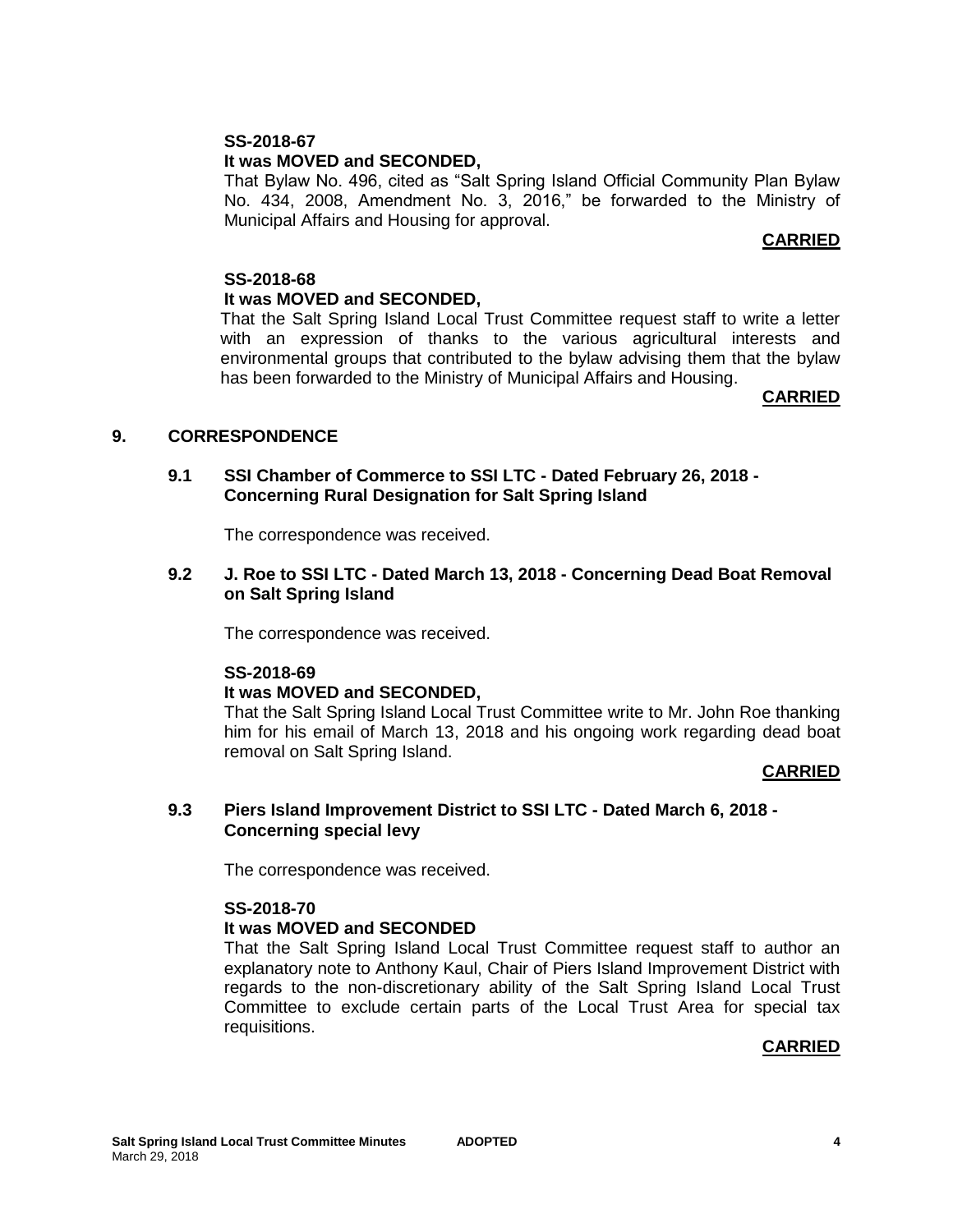### **9.4 R. Heitzmann to SSI LTC - Dated March 18, 2018 - Concerning Affordable Housing Delegation Presentation**

The correspondence was received.

### **9.5 SSI Community Economic Development Commission to the SSI LTC - Dated March 6, 2018 - Concerning Ganges Village Planning**

The correspondence was received.

#### **SS-2018-71**

### **It was MOVED and SECONDED,**

That the Salt Spring Island Local Trust Committee write to the CRD, and cc: the Chamber of Commerce, in response to their letter of March 20, 2018 advising that Ganges Village planning is on the Top Priority List albeit that at this time, efforts are focused on the Ganges Harbourwalk. Nevertheless, the SSI LTC recognise the need to broaden the scope to include other pressing issues regarding the Ganges Village and look forward to working with the CRD to move those ahead.

### **CARRIED**

### **10. OTHER BUSINESS**

#### **10.1 New Business**

10.1.1 EC Briefing to SSI LTC - Dated March 2, 2018 - Concerning Land-Use planning implications of Fisheries and Oceans Canada Integrated Geoduck Management Framework 2017

The briefing was received.

#### **10.2 Status of Staffing**

RPM Cermak discussed the status of staffing in the Islands Trust Salt Spring office.

#### **SS-2018-72**

### **It was MOVED and SECONDED,**

That the Salt Spring Island Local Trust Committee request Chair Luckham to write to CAO Hotsenpiller requesting additional staffing be allocated to the Salt Spring office in order to deal with the backlog of work.

#### **CARRIED**

### **11. CLOSED MEETING**

#### **11.1 Motion to Close the Meeting**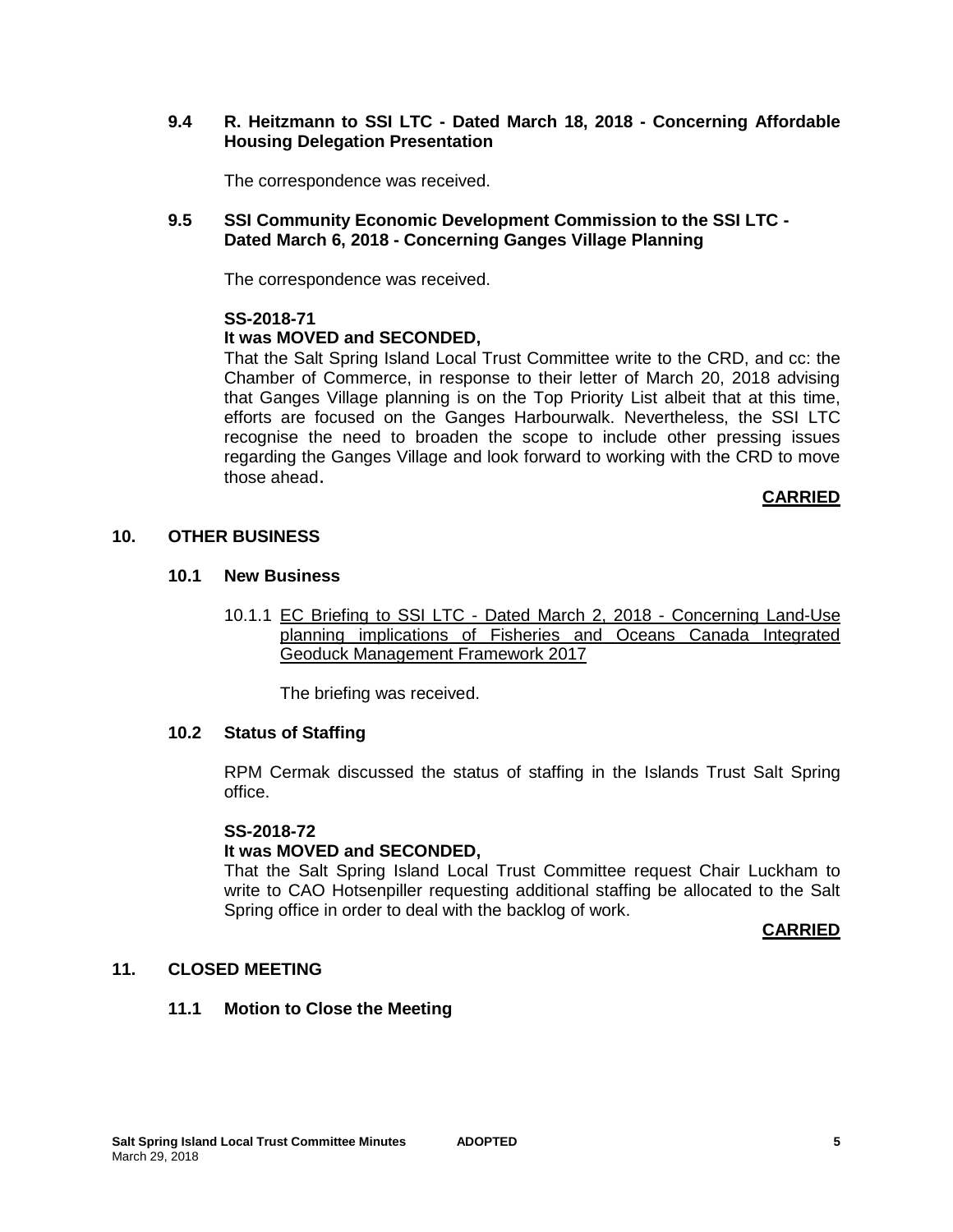# **SS-2018-73**

At 10:20 a.m. it was MOVED and SECONDED that the Salt Spring Island Local Trust Committee close this meeting to the public subject to Community Charter Part, Division 3, Section 90(1)(f) *law enforcement, if the council considers that disclosure could reasonably be expected to harm the conduct of an investigation under or enforcement of an enactment*; and Section 90(1)(i) *the receipt of advice that is subject to solicitor-client privilege, including communications necessary for that purpose;* and that staff be invited to remain.

# **CARRIED**

# **11.2 Motion to Open the Meeting**

### **SS-2018-74**

At 11:20 a.m. it was MOVED and SECONDED that the Salt Spring Island Local Trust Committee re-open this meeting to the public subject to Section 89 of the Community Charter.

### **CARRIED**

### **11.3** Rise and Report - None

The meeting recessed at 11:25 a.m. and reconvened at 12:05 p.m.

# **12. TRUSTEE REPORTS**

Trustee Grams reported that he attended meetings with the following: Trust Council; Freshwater Forum at Cowichan Bay; chaired the Salt Spring Island Watershed Protection Alliance meeting; chaired LTC meetings on Saturna, Mayne and North Pender; and chaired an Executive Committee meeting on Salt Spring.

Trustee Grove reported that he attended meetings with the following: Community Alliance; Trust Council; Freshwater Forum at Cowichan Bay; and Tsawout First Nation and Salt Spring Parks and Recreation Commission installation of the final WSÁNEC 13 moon sign.

### **13. CHAIR'S REPORT**

Chair Luckham reported that he attended meetings with the following: Trust Council; and, as a representative of Trust Council, attended Ocean Protection Plan's Spring Session in Vancouver.

### **14. CRD DIRECTOR'S REPORT**

Capital Regional District (CRD) Director McIntyre reported that he attended meetings with the following: CRD Regional Transportation Committee; CRD Board of Directors; Harbour Authority of Salt Spring Island and CRD staff; hosted SFU Urban Studies Program students; CRD Salt Spring Island Community Economic Development Commission session; CRD Electoral Area Services Committee; Regional Housing Trust Fund and Capital Region Housing Corporation; the Salt Spring Community Energy Group; Open House for Salt Spring Island Family Bike Park; Salt Spring Island Library Board and AGM; PARC; CRD Regional Transportation Committee; and CRD Governance Committee.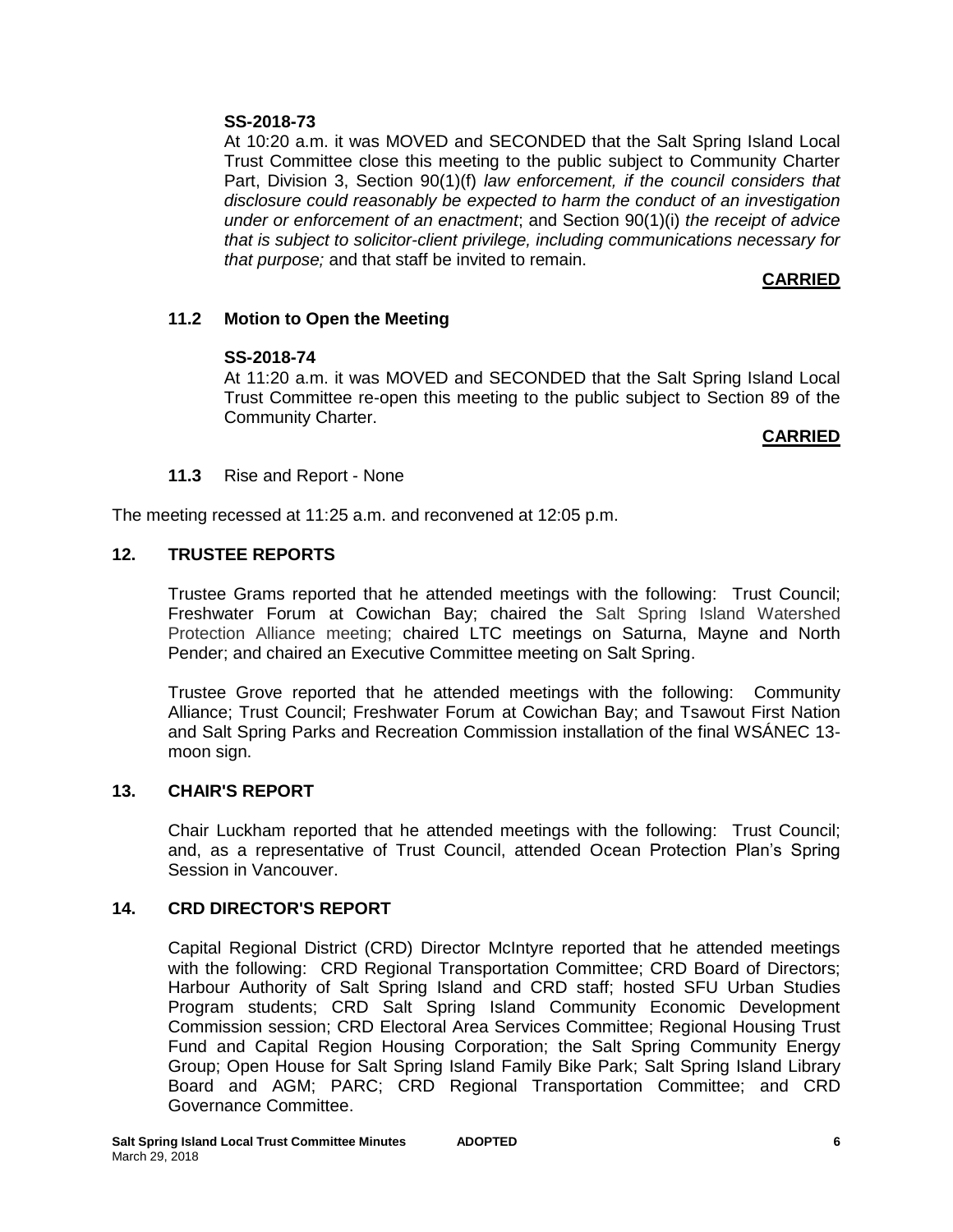### **15. DELEGATIONS - None**

### **16. TOWN HALL AND QUESTIONS**

Chair Luckham opened the Town Hall at 12:18 p.m.

A member of the public expressed concern about the current lounge application for SS-LCB-2018.2 (151 Sharp Rd) and suggested the LTC await a new application.

A member of the public spoke about affordable housing and asked the Trustees to ensure bylaw enforcement is not harassing owners and residents. STVRs are not being enforced upon.

A member of the public spoke to application SS-ALR-2017.2 (255 Musgrave Road) and said that opportunities for new ways of farming that are ahead of regulatory bodies' curve are necessary and encouraged the Trustees to support the application.

A member of the public supported application SS-LCB-2018.2 (151 Sharp Road), and local business and tourism.

A member of the public opposed application SS-LCB-2018.2 (151 Sharp Road) and felt the applicant could conduct business with their current license and that a lounge was not appropriate.

A member of the public owns a farm and needs farm help to run it. The speaker supports application SS-ALR-2017.2 (255 Musgrave Road) and the need for farm worker housing. The speaker asked the Islands Trust to change policies to allow farm worker housing and ownership.

A member of the public spoke against application SS-LCB-2018.2 (151 Sharp Rd.) discussed potential noise impacts.

A member of the public supported SS-ALR-2017.2 (255 Musgrave Road), affordable housing communities, bylaw enforcement and Short-Term Vacation Rentals and supported forwarding the application to the Agricultural Advisory Planning Commission.

The applicant for SS-LCB-2018.2 (151 Sharp Road) read a letter of support from a member of the public.

A member of the public expressed concerns regarding traffic for application SS-LCB-2018.2 (151 Sharp Road).

A member of the public spoke about water conservation and plumbing.

### **17. APPLICATIONS AND REFERRALS**

#### **17.1 SS-ALR-2017.2 - C. Grooms - 255 Musgrave Road**

Planner Dubyna presented a staff report dated March 21, 2018 regarding SS-ALR-2017.2 - C. Grooms - 255 Musgrave Road.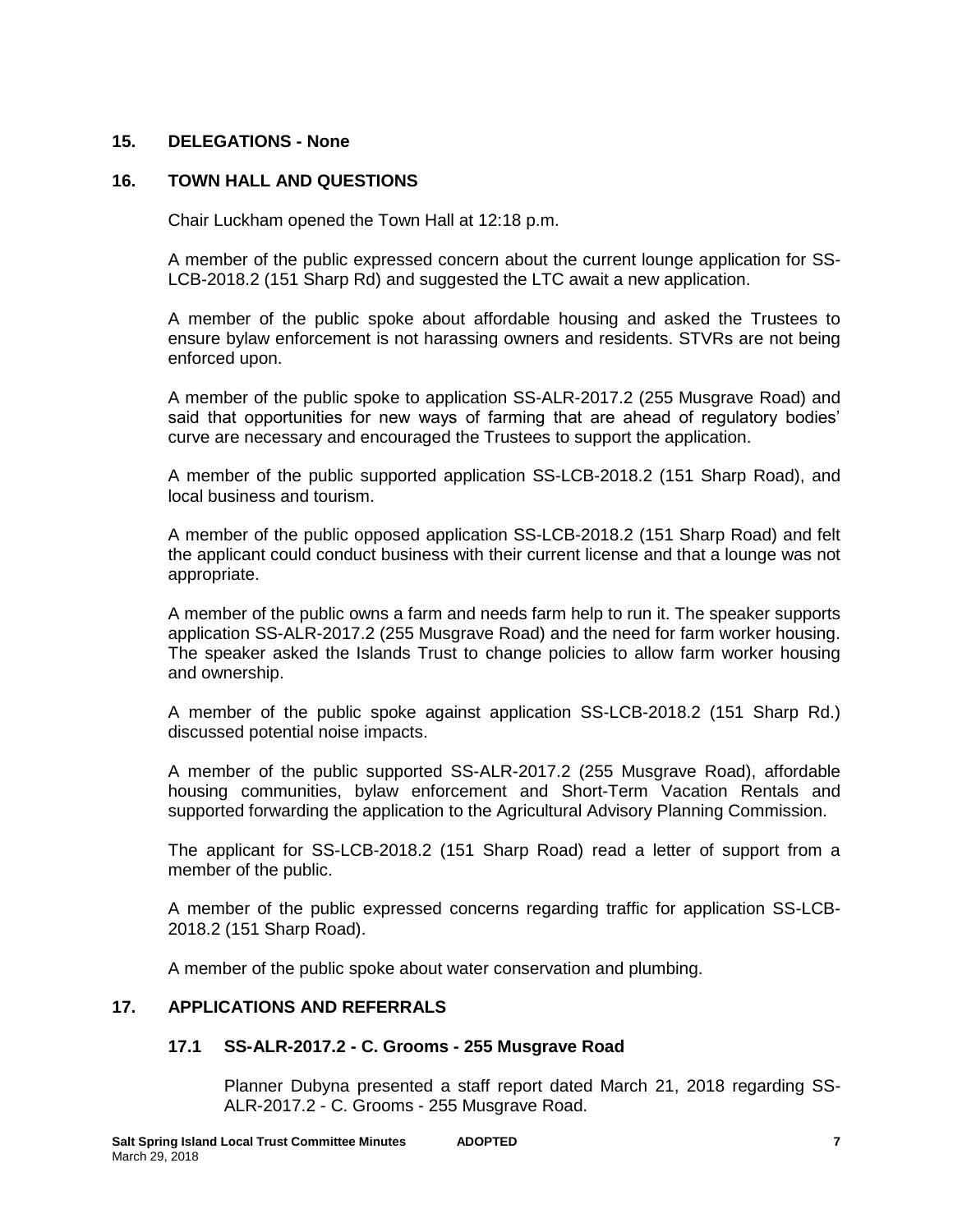Applicant Charles Grooms spoke to the application.

# **SS-2018-75**

# **It was MOVED and SECONDED,**

That the Salt Spring Island Local Trust Committee request staff to refer SS-ALR-2017.2 to the Salt Spring Island Agricultural Advisory Planning Commission for review and comment.

### **CARRIED**

### **17.2 SS-LCB-2018.2 - M. Lachelt - Salt Spring Wild Cider House and Distillery Ltd. – 151 Sharp Road**

Planner Wright presented a report dated March 22, 2018 regarding SS-LCB-2018.2 - Salt Spring Wild Cider House and Distillery Ltd - 151 Sharp Road.

Applicant and owner Mike Lachelt and owner Gerda Lattey and spoke to the application.

### **SS-2018-76**

### **It was MOVED and SECONDED,**

That the Salt Spring Island Local Trust Committee has considered the location of the Salt Spring Wild Cider House and Distillery Ltd. establishment and the proposed hours of liquor service and provides the following comments to the Liquor Control and Licensing Branch in considering this application:

a) The potential impacts of noise on the community in the immediate vicinity of the establishment may be significant due to the topography of the neighbourhood and should be mitigated and limited to the following hours:

Sunday – Thursday 9 a.m. to 6 p.m. (inside to 7 p.m.) Friday – Saturday 9 a.m. to 9 p.m. (inside to 10 p.m.)

b) The impacts on the community if the application is approved could be significant because Sharp Road is a quiet agricultural valley with high noise conductivity, narrow road access, and several neighbours in close proximity.

c) The Salt Spring Island Local Trust Committee recommend the application be approved subject to the following additional conditions:

- 1. Parking is only permitted along one side of Sharp Road and increased on-site parking is strongly encouraged;
- 2. No gambling or pub games;
- 3. Additional signage to direct traffic and parking;
- 4. Strict enforcement of license violations;
- 5. Hours restricted as previously noted;
- 6. No amplified music.

### **CARRIED**

# **17.3 SS-RZ-2016.4 - Gulf Island Brewing Ltd. - 270 Furness Road**

Planner Wright presented a staff report dated March 22, 2018 for SS-RZ-2016.4 - Gulf Island Brewing Ltd. - 270 Furness Road.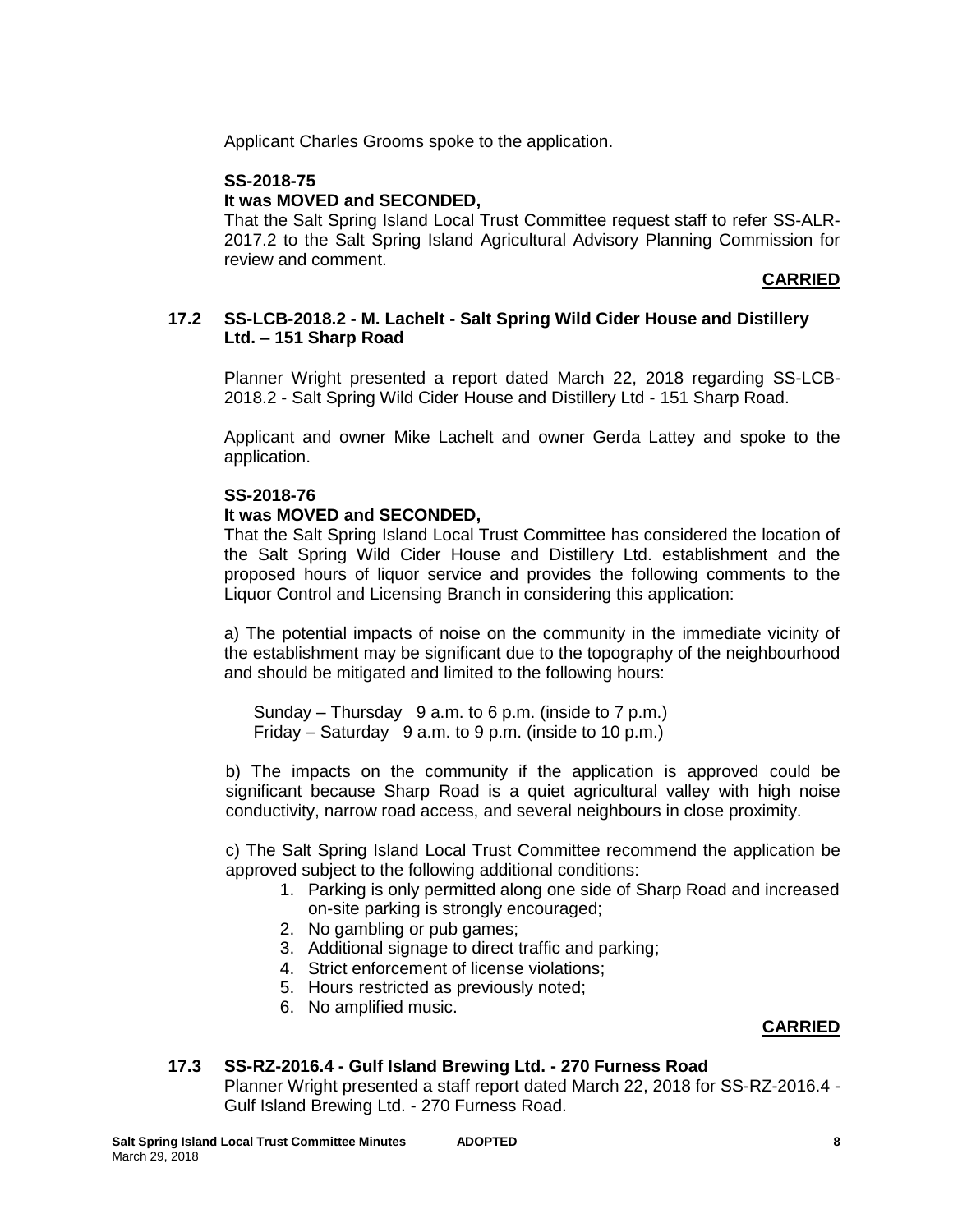Applicant Ian Laing spoke to the application.

# **SS-2018-77**

# **It was MOVED and SECONDED,**

That the Salt Spring Island Local Trust Committee approve in principal, the covenant attached to this Staff Report.

# **CARRIED**

# **SS-2018-78**

# **It was MOVED and SECONDED,**

That Salt Spring Island Local Trust Committee Bylaw No. 500, cited as "Salt Spring Island Official Community Plan Bylaw No. 434, 2008, Amendment No. 2, 2017", be read a second time.

### **CARRIED**

### **SS-2018-79**

# **It was MOVED and SECONDED,**

That Salt Spring Island Local Trust Committee Bylaw No. 501, cited as "Salt Spring Island Land Use Bylaw, 1999, Amendment No. 2, 2017", be read a second time.

### **CARRIED**

### **SS-2018-80**

### **It was MOVED and SECONDED,**

That the Salt Spring Island Local Trust Committee request that the applicant submit to the Islands Trust a report, completed by a professional engineer with relevant expertise, which indicates that the septic system is in good working order and functioning optimally.

### **CARRIED**

### **SS-2018-81**

### **It was MOVED and SECONDED,**

That the Salt Spring Island Local Trust Committee, subject to satisfaction of resolution 4, request staff to schedule a Public Hearing for Bylaw No. 500, cited as "Salt Spring Island Official Community Plan Bylaw No. 434, 2008, Amendment No. 2, 2017", and Bylaw No. 501, cited as "Salt Spring Island Land Use Bylaw, 1999, Amendment No. 2, 2017".

#### **CARRIED**

### **17.4 Proposed Bylaw No. 509 - SS-RZ-2017.8 - 805 Lower Ganges Road**

RPM Cermak presented a staff report dated March 1, 2018 regarding SS-RZ-2017.8 - Salt Spring Tennis Association - 805 Lower Ganges Road